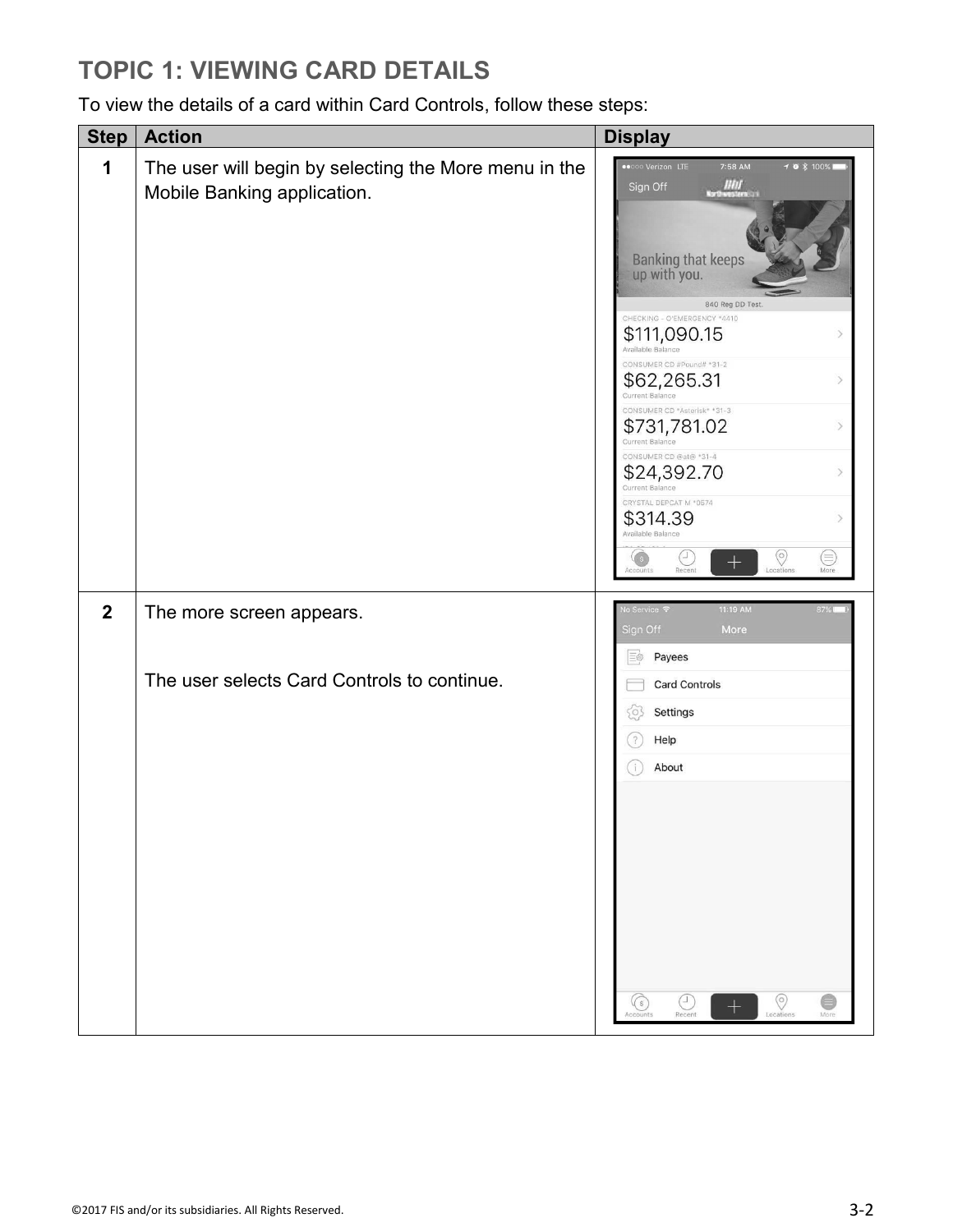| <b>Step</b> | <b>Action</b>                                                                                                                                                                                                                                                                                                                                                                      | <b>Display</b>                                                                                                                                                                                  |
|-------------|------------------------------------------------------------------------------------------------------------------------------------------------------------------------------------------------------------------------------------------------------------------------------------------------------------------------------------------------------------------------------------|-------------------------------------------------------------------------------------------------------------------------------------------------------------------------------------------------|
| 3           | When all eligible cards are located they will display in<br>a list on the Card Controls screen. Each card shows<br>the following:<br>Description<br>Last 4 digits of the card number<br>Status indicator<br>The user can select a card to view its details.                                                                                                                        | <b>****</b> AT&T LTE<br>12:23 PM<br>$152\%$<br>More<br><b>Card Controls</b><br>Add<br><b>CARDS</b><br>Debit Card - 1282<br>On $>$<br>Debit Card - 7262<br>On $>$<br>Debit Card - 7387<br>On $>$ |
| 4           | The selected card appears showing the various Card<br>Control sections the user can access.                                                                                                                                                                                                                                                                                        | <b></b> AT&T LTE<br>12:23 PM<br>51%<br>$\epsilon$ Back<br><b>Details</b><br>Debit Card - 1282                                                                                                   |
|             | Below the card information the user has the following<br>options:                                                                                                                                                                                                                                                                                                                  | Enable card for use                                                                                                                                                                             |
|             | <b>Enable Card for Use:</b> Allows the user to enable<br>or disable card controls.<br><b>Remove Card:</b> Allows the user to un-enroll the<br>card from the Card Controls feature.                                                                                                                                                                                                 | Remove card<br>When enabled, can be used for purchases                                                                                                                                          |
|             |                                                                                                                                                                                                                                                                                                                                                                                    | <b>PREFERENCES</b>                                                                                                                                                                              |
|             |                                                                                                                                                                                                                                                                                                                                                                                    | <b>Location Controls</b>                                                                                                                                                                        |
|             |                                                                                                                                                                                                                                                                                                                                                                                    | <b>Transaction Types</b><br>Off >                                                                                                                                                               |
|             | Below these, the user has the following transaction                                                                                                                                                                                                                                                                                                                                | Merchant Types<br>On $>$                                                                                                                                                                        |
|             | preferences:                                                                                                                                                                                                                                                                                                                                                                       | <b>Threshold Amount</b><br>On $>$                                                                                                                                                               |
|             | <b>Location Controls: Provides access to location</b><br>based card usage features.<br><b>Transaction Types: Provides access to</b><br>$\bullet$<br>transaction based card usage features.<br><b>Merchant Types:</b> Provides access to merchant<br>based card usage features.<br><b>Threshold Amount: Provides access to</b><br>$\bullet$<br>amount limits for card transactions. |                                                                                                                                                                                                 |
|             | Selecting any of the preferences will give the user<br>access to those controls.                                                                                                                                                                                                                                                                                                   |                                                                                                                                                                                                 |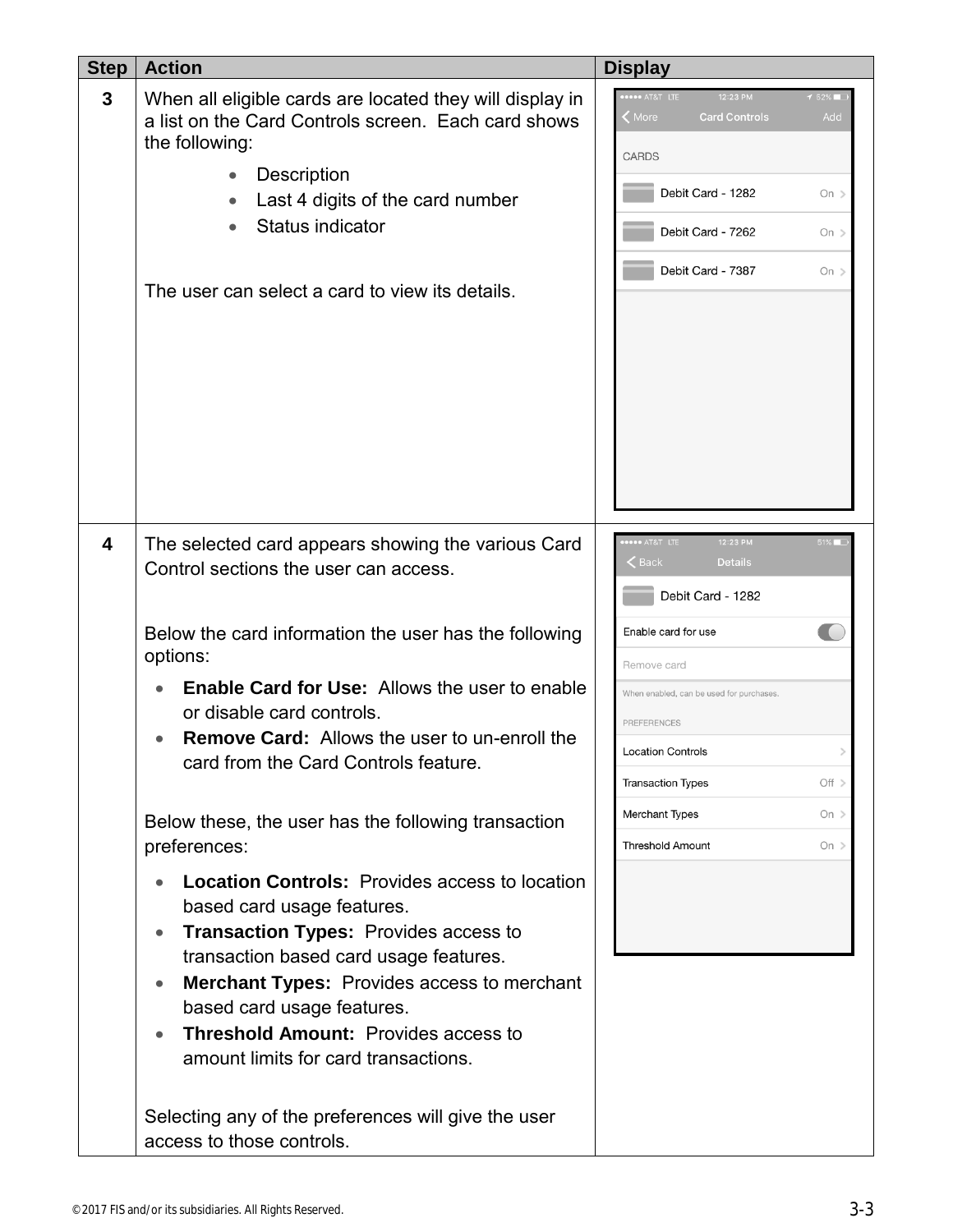# **TOPIC 2: LOCATION CONTROLS**

Through Location Controls users can establish three regions where the card can be used. When enabled, any card activity from outside of the established regions will be denied.

To utilize Location Controls, follow these steps:

| <b>Step</b>  | <b>Action</b>                                                                                                                                                                                                                                                                                                                                                                                                                                                                                                                                                                                              | <b>Display</b>                                                                                                                                                                                                                                                                                                                |
|--------------|------------------------------------------------------------------------------------------------------------------------------------------------------------------------------------------------------------------------------------------------------------------------------------------------------------------------------------------------------------------------------------------------------------------------------------------------------------------------------------------------------------------------------------------------------------------------------------------------------------|-------------------------------------------------------------------------------------------------------------------------------------------------------------------------------------------------------------------------------------------------------------------------------------------------------------------------------|
| 1            | From the card's Details screen the user will select<br><b>Location Controls.</b>                                                                                                                                                                                                                                                                                                                                                                                                                                                                                                                           | <b>*** AT&amp;T LTE</b><br>12:23 PM<br>$\zeta$ Back<br><b>Details</b><br>Debit Card - 1282<br>Enable card for use<br>Remove card<br>When enabled, can be used for purchases.<br>PREFERENCES<br><b>Location Controls</b><br><b>Transaction Types</b><br>Off ><br>Merchant Types<br>On $>$<br><b>Threshold Amount</b><br>On $>$ |
| $\mathbf{2}$ | The Location Controls screen appears. On this<br>screen, below the card information, the user has the<br>following options.<br>My Regions: Allows the user to view and<br>$\bullet$<br>modify the regions where the card can be used.<br><b>Block International (Toggle Switch): Allows</b><br>$\bullet$<br>the user to enable a blanket block on any<br>international transactions.<br>Note: Enabling Block International will disable any<br>previously set region specific transaction controls.<br>If the user would like to enable region specific<br>transaction control they can select My Regions. | 3:16 PM<br>No Service <sup>•</sup><br><b>Back</b><br><b>Location Controls</b><br>Debit Card - 1282<br>My Regions<br>On $>$<br><b>Block International</b><br>About these settings                                                                                                                                              |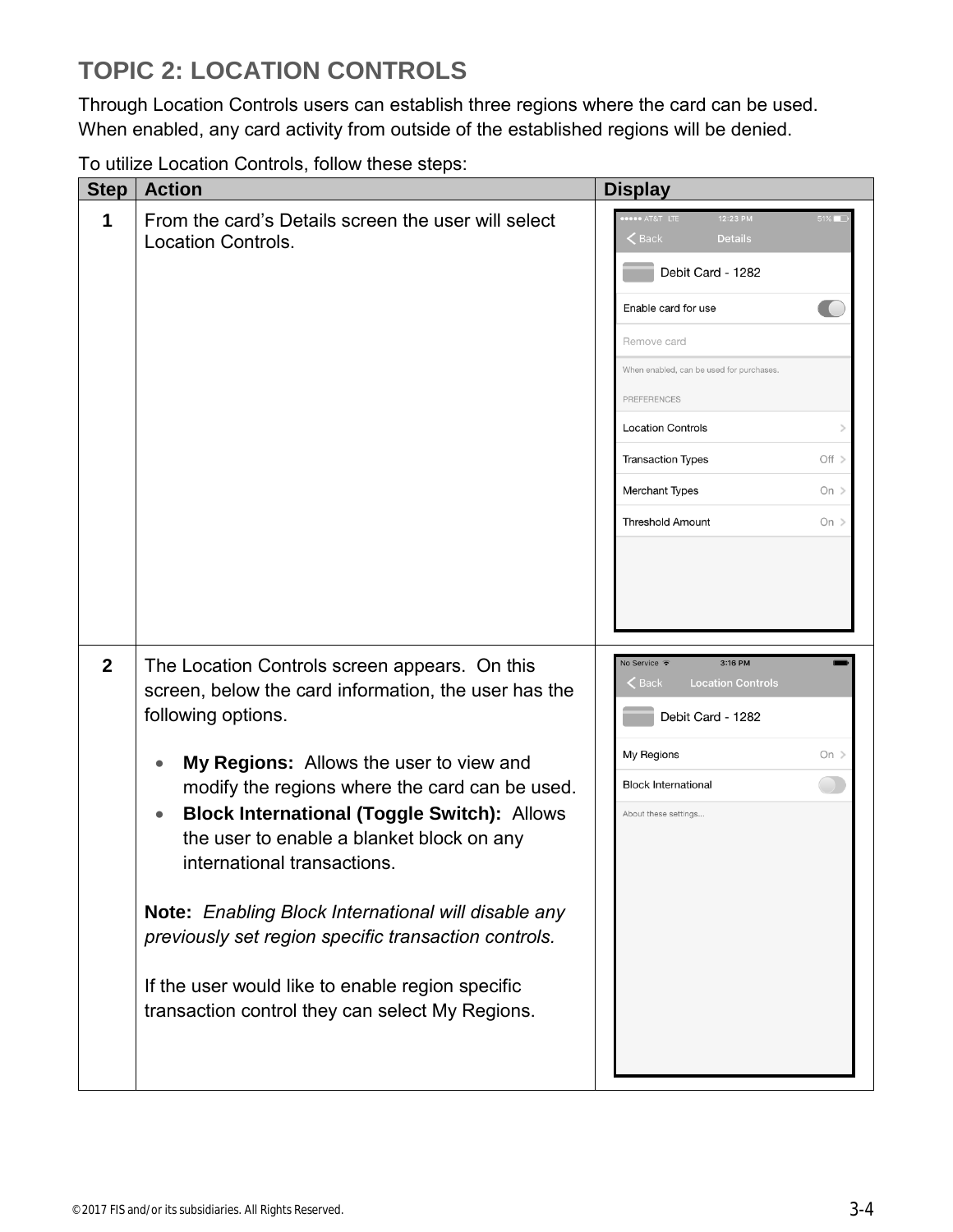| <b>Step</b> | <b>Action</b>                                                                                                                                                                                                           | <b>Display</b>                                                                                                                                                                                                                                     |
|-------------|-------------------------------------------------------------------------------------------------------------------------------------------------------------------------------------------------------------------------|----------------------------------------------------------------------------------------------------------------------------------------------------------------------------------------------------------------------------------------------------|
| 3           | The My Regions screen appears for the user.                                                                                                                                                                             | No Service <sup>•</sup><br>3:16 PM<br><b>E</b> Back<br><b>My Regions</b>                                                                                                                                                                           |
|             | Below the card information the user has the following<br>options:                                                                                                                                                       | Debit Card - 1282<br>My Regions                                                                                                                                                                                                                    |
|             | My Regions (Toggle Switch): This allows the<br>$\bullet$<br>user to enable or disable the region based<br>transaction controls.                                                                                         | <b>CURRENT REGIONS</b><br>Add Region<br>newmdz                                                                                                                                                                                                     |
|             | Below this the user can see any current regions they<br>have established, and the option to Add Region.                                                                                                                 | Regions allow you to define 3 geographical areas in which<br>transactions are permitted.                                                                                                                                                           |
|             | The user will select Add Region.                                                                                                                                                                                        |                                                                                                                                                                                                                                                    |
| 4           | The Region screen appears.                                                                                                                                                                                              | No Service <del>?</del><br>3:17 PM                                                                                                                                                                                                                 |
|             | The user has the following fields:                                                                                                                                                                                      | Region<br>Save<br>Cancel<br>Test1                                                                                                                                                                                                                  |
|             | <b>Name:</b> Allows the user to enter a name for the<br>region they are adding.<br>Country, State, City, Zipcode: Allows the user<br>$\bullet$<br>to search for a specific region they are adding to<br>limit card use. | Country, State, City, Zipcode (optional)<br>$\mathbf{U}$<br>Germantown<br>(167)<br>(175)<br>Mequon<br><b>Victory Center</b><br>(181)<br>Menomonee<br>(100) Granville<br>(100)<br>Falls<br>Brown D                                                  |
|             | The user will need to enter information in these fields<br>to add their region.                                                                                                                                         | Done<br>"Test1"                                                                                                                                                                                                                                    |
|             | Note: If the user allowed the Mobile Banking<br>application access to their location, then the map that<br>initially appears on this screen shows the user their<br>current region.                                     | 3<br>$\mathbf{2}$<br>4 <sup>1</sup><br>5 <sup>5</sup><br>6 <sup>1</sup><br>7 <sup>1</sup><br>8<br>9<br>0<br>1.<br>&<br>\$<br>@<br>$\lambda$<br>$\ddot{\cdot}$<br>$\ddot{i}$<br>$\Box$<br>?<br>Ţ<br>imes<br>$# + =$<br>Q<br>۲<br>ABC<br>space<br>Go |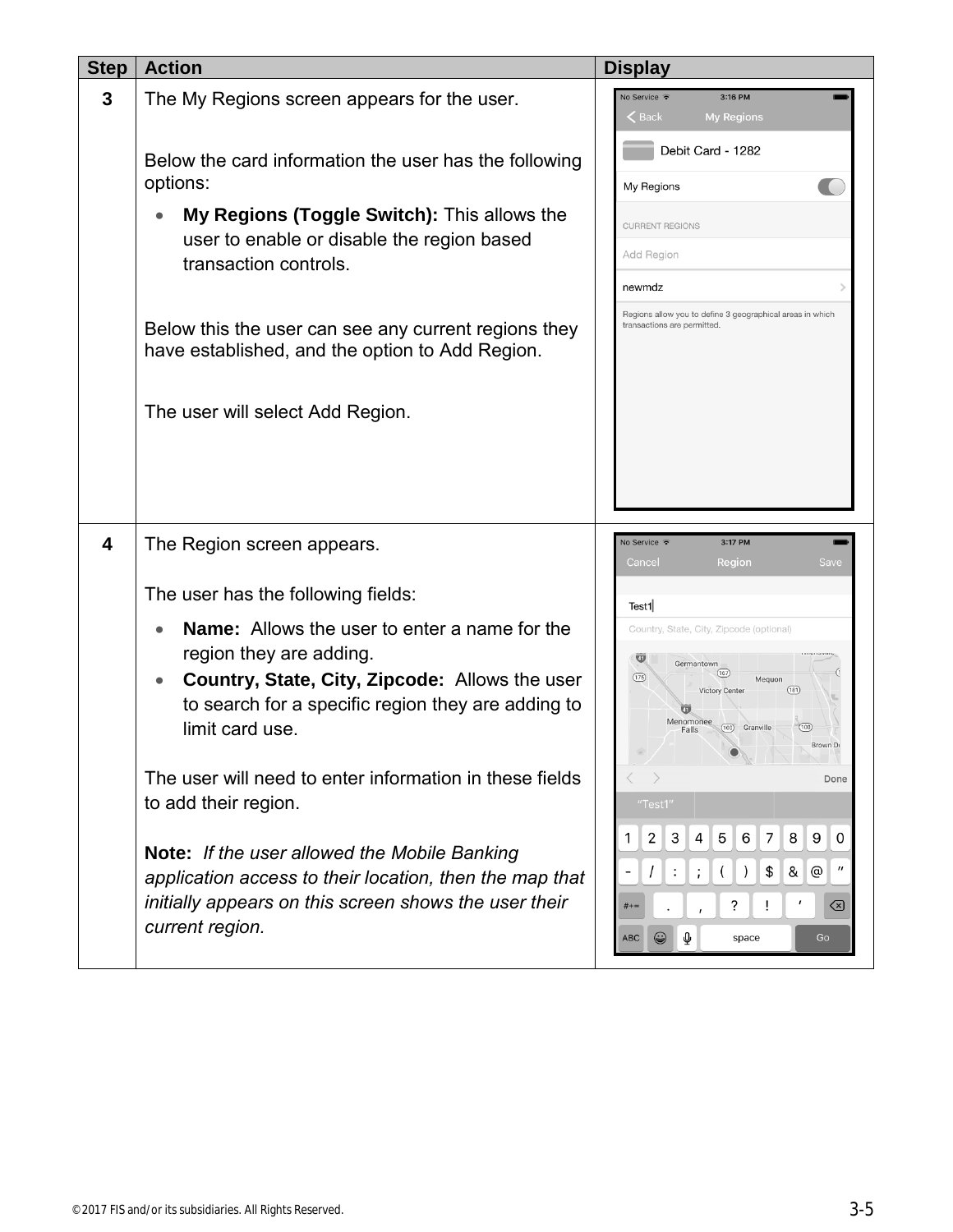| <b>Step</b> | <b>Action</b>                                                                                                                              | <b>Display</b>                                                                                                                                                                                                                                                                     |
|-------------|--------------------------------------------------------------------------------------------------------------------------------------------|------------------------------------------------------------------------------------------------------------------------------------------------------------------------------------------------------------------------------------------------------------------------------------|
| 5           | By selecting either field, the user is presented with a<br>keyboard allowing them to enter the necessary<br>information.                   | •••○ AT&T LTE<br>3:56 PM<br>35%<br>Cancel<br>Region<br>Save<br>Milwaukee                                                                                                                                                                                                           |
|             | After entering the location information, the user<br>completes entry by using the device's keyboard to<br>search for location information. | 53217<br>(19∫<br>old Tampa & TIB                                                                                                                                                                                                                                                   |
|             | Note: Users can enter a region by entering a zip<br>code or by typing out the region's name, such as a<br>city, state, or country.         | Highpoint<br>275<br>(688)<br>Done<br>4 5 <br>7 <sup>1</sup><br>3<br>6 <sup>1</sup><br>8<br>9 0<br>2 <sup>2</sup><br>1<br>@ ″<br>$(\vert)$<br>$$\vert$<br>8 <sub>l</sub><br>$\prime$<br>$\colon$<br>$\ddot{i}$<br>?<br>(x)<br>$# + =$<br>$\varrho$<br>space<br>Search<br><b>ABC</b> |
| 6           | The map changes showing the user the region they<br>searched for.                                                                          | <b>OBOO AT&amp;T LTE</b><br>3:56 PM<br>$36\%$<br>Cancel<br>Save<br><b>Region</b>                                                                                                                                                                                                   |
|             | The user selects Save in the upper left corner to<br>store the region.                                                                     | Milwaukee<br>53212<br>Glendale<br><b>Whitefish Bay</b><br>(57)<br>Shorewood<br>$\overline{43}$<br>(43)<br>LOWER<br>EAST SIDE<br>atosa<br><b>Milwaukee</b><br>$\overline{\mathbb{Z}}$<br>(59)<br>794<br>Allis<br>$(38)$ $\sim$<br>Approximate visible area is set as your region.   |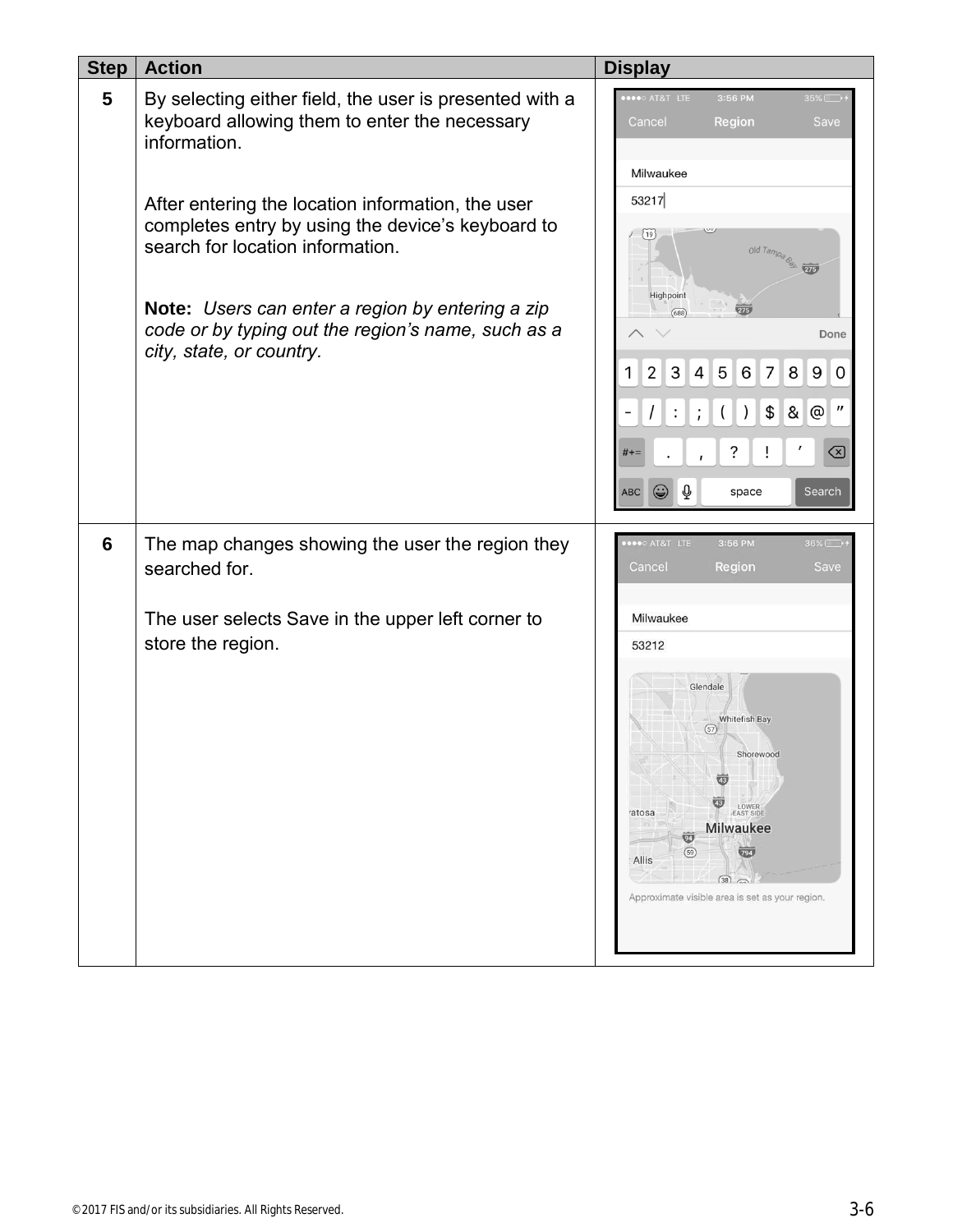| <b>Step</b>    | <b>Action</b>                                                                                                     | <b>Display</b>                                                                                                                                                                                                                                            |
|----------------|-------------------------------------------------------------------------------------------------------------------|-----------------------------------------------------------------------------------------------------------------------------------------------------------------------------------------------------------------------------------------------------------|
| $\overline{7}$ | The user is returned to the My Regions screen where<br>the new region displays in the Current Regions<br>section. | ••••○ AT&T LTE<br>3:56 PM<br>36%<br>$\zeta$ Back<br><b>My Regions</b><br>Debit Card - 8625<br>My Regions<br><b>CURRENT REGIONS</b><br>Add Region<br>Milwaukee<br>Regions allow you to define 3 geographical areas in<br>which transactions are permitted. |
|                |                                                                                                                   |                                                                                                                                                                                                                                                           |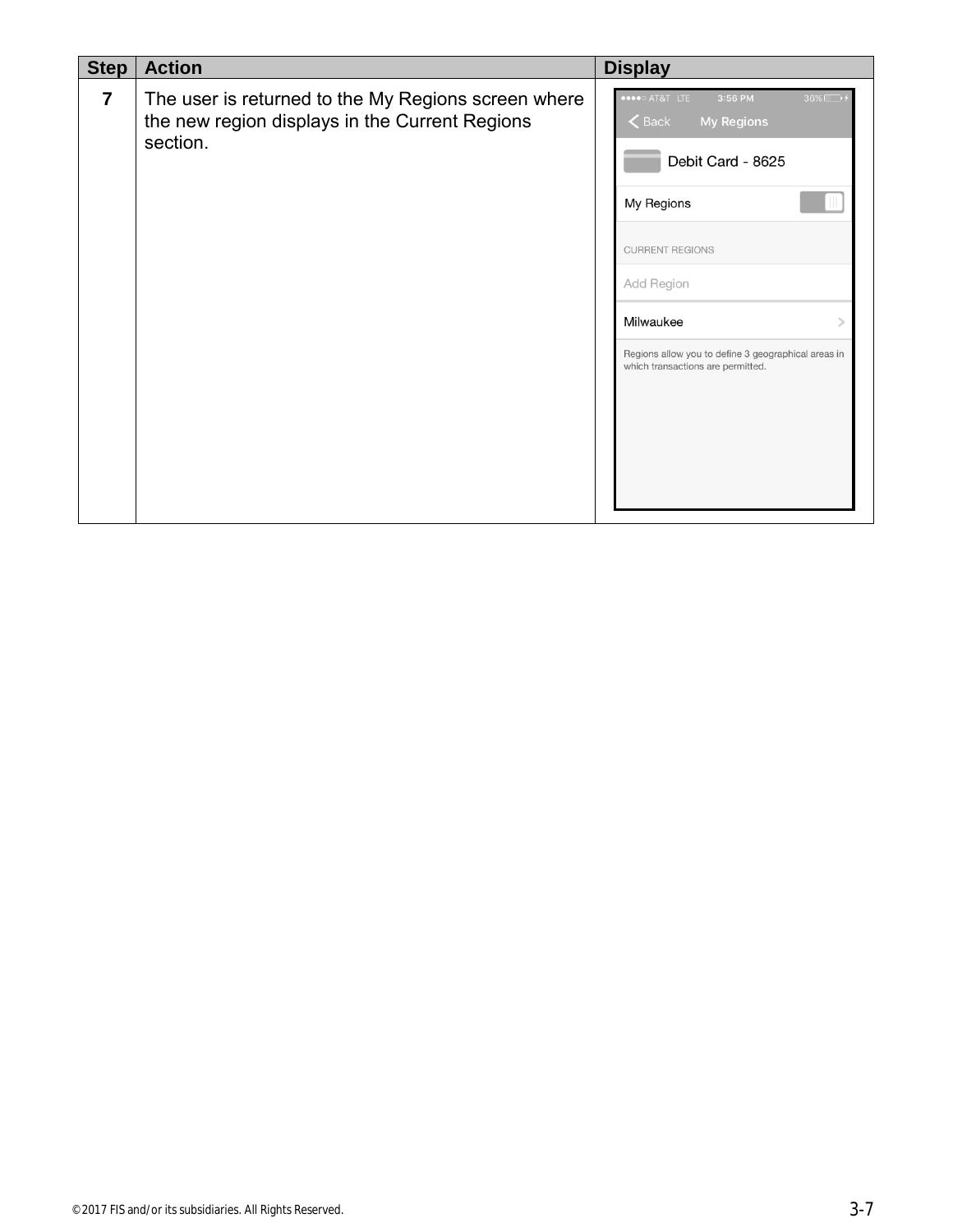#### To remove a region, users will follow these steps.

| To<br><b>Step</b> | <b>Action</b>                                                                                                                                                                                                                                                                                                                                                                                                                                                                                                                                                                                     | <b>Display</b>                                                                                                                                                                                                                                                                                                               |
|-------------------|---------------------------------------------------------------------------------------------------------------------------------------------------------------------------------------------------------------------------------------------------------------------------------------------------------------------------------------------------------------------------------------------------------------------------------------------------------------------------------------------------------------------------------------------------------------------------------------------------|------------------------------------------------------------------------------------------------------------------------------------------------------------------------------------------------------------------------------------------------------------------------------------------------------------------------------|
| 1                 | From the card's Details screen the user will select<br><b>Location Controls.</b>                                                                                                                                                                                                                                                                                                                                                                                                                                                                                                                  | 12:23 PM<br>AT&T LTE<br>$\zeta$ Back<br><b>Details</b><br>Debit Card - 1282<br>Enable card for use<br>Remove card<br>When enabled, can be used for purchases.<br><b>PREFERENCES</b><br><b>Location Controls</b><br><b>Transaction Types</b><br>Off ><br><b>Merchant Types</b><br>On $>$<br><b>Threshold Amount</b><br>On $>$ |
| $\boldsymbol{2}$  | The Location Controls screen appears. On this<br>screen, below the card information, the user has the<br>following options.<br>My Regions: Allows the user to modify the<br>$\bullet$<br>regions where the card can be used.<br><b>Block International (Toggle Switch): Allows</b><br>$\bullet$<br>the user to enable a blanket block on any<br>international transactions.<br>Note: Enabling Block International will disable any<br>previously set region specific transaction controls.<br>If the user would like to enable region specific<br>transaction control they can select My Regions. | 3:16 PM<br>No Service <sup>•</sup><br><b>Location Controls</b><br><b>Back</b><br>Debit Card - 1282<br>My Regions<br>On $>$<br><b>Block International</b><br>About these settings                                                                                                                                             |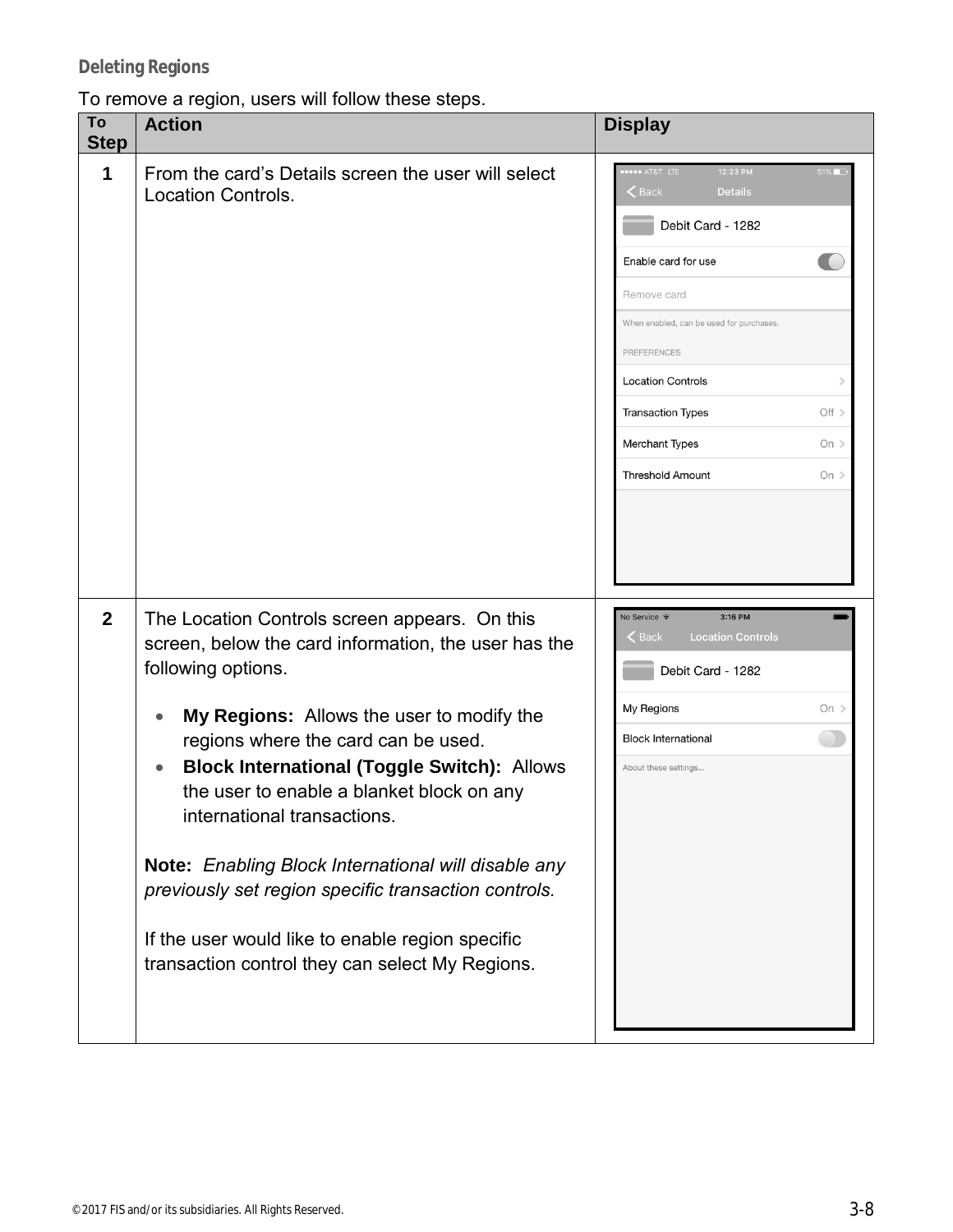| <b>Step</b> | <b>Action</b>                                                                                                                        | <b>Display</b>                                                                               |
|-------------|--------------------------------------------------------------------------------------------------------------------------------------|----------------------------------------------------------------------------------------------|
| 3           | The My Regions screen appears for the user.                                                                                          | 3:16 PM<br>No Service <sup>•</sup><br><b>&lt;</b> Back<br><b>My Regions</b>                  |
|             | Below the card information the user has the following<br>options:                                                                    | Debit Card - 1282<br>My Regions                                                              |
|             | My Regions (Toggle switch): This allows the<br>$\bullet$<br>user to enable or disable the region based                               | <b>CURRENT REGIONS</b><br>Add Region                                                         |
|             | transaction controls.                                                                                                                | newmdz                                                                                       |
|             | Below this the user can see any current regions they<br>have established, and the option to add region.                              | Regions allow you to define 3 geographical areas in which<br>transactions are permitted.     |
|             | To delete a region, the user will select the desired<br>region in the Current Regions section.                                       |                                                                                              |
|             |                                                                                                                                      |                                                                                              |
| 4           | The Region screen appears.                                                                                                           | <b>OBOO AT&amp;T LTE</b><br>3:57 PM<br>$36\%$<br>Cancel<br>Region<br>Save                    |
|             | The user has the following fields:                                                                                                   |                                                                                              |
|             | <b>Name:</b> Allows the user to enter a name for the<br>$\bullet$<br>region they are adding.                                         | Milwaukee<br>Country, State, City, Zipcode (optional)                                        |
|             | Country, State, City, Zipcode: Allows the user<br>$\bullet$<br>to search for a specific region they are adding to<br>limit card use. | Glendale<br>Whitefish Bay<br>(57)                                                            |
|             | Delete Region: Allows the user to remove this<br>$\bullet$<br>region.                                                                | Shorewood<br>LOWER<br>EAST SIDE<br>atosa                                                     |
|             | The user selects Delete Region to continue.                                                                                          | <b>Milwaukee</b><br>$\overline{\mathbf{w}}$<br>(59)<br>794<br>Allis<br>(38)<br>Delete Region |
|             |                                                                                                                                      |                                                                                              |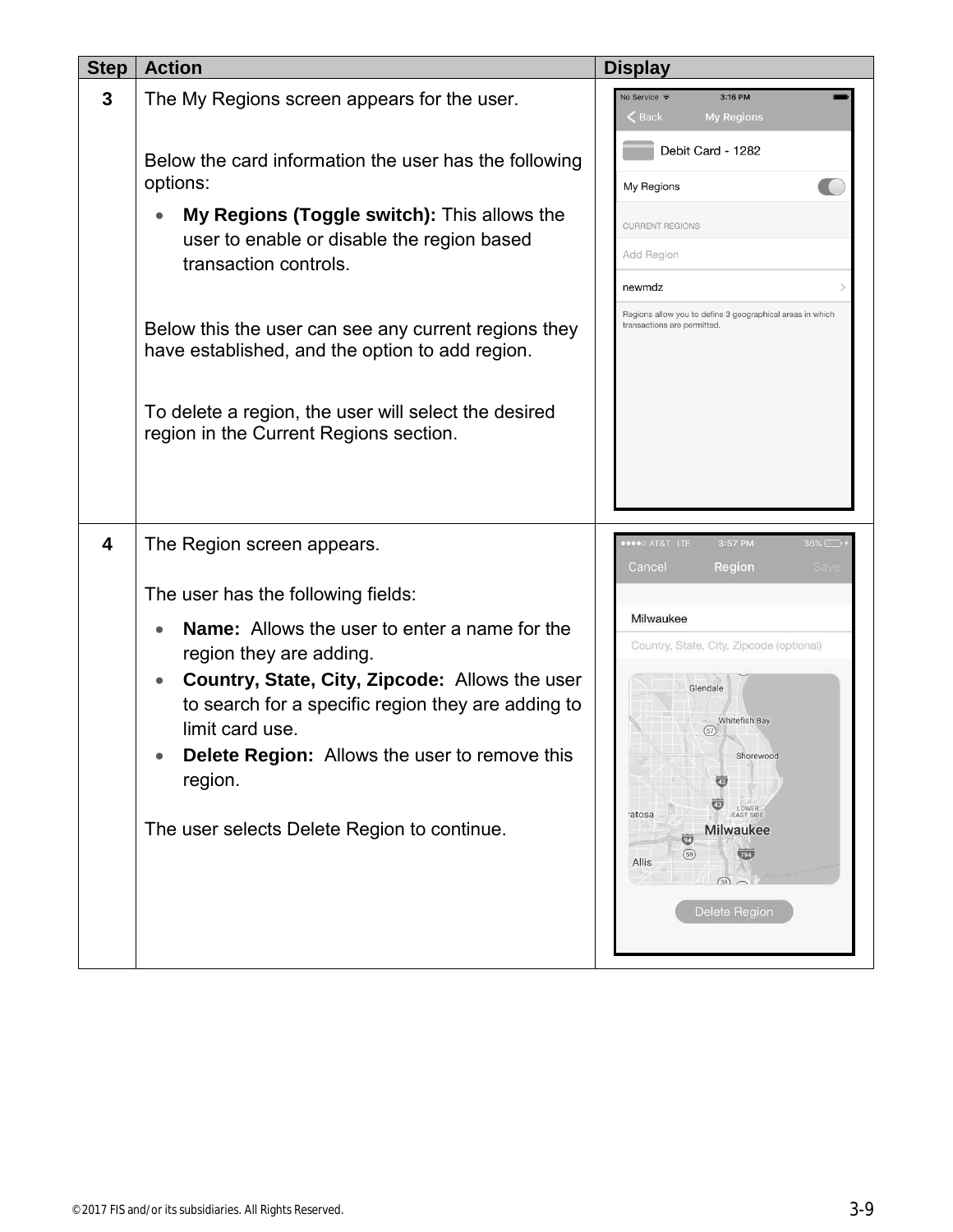| <b>Step</b> | <b>Action</b>                                                                                                                                                                                                                                                                                                       | <b>Display</b>                                                                                                                                                                                                                                      |
|-------------|---------------------------------------------------------------------------------------------------------------------------------------------------------------------------------------------------------------------------------------------------------------------------------------------------------------------|-----------------------------------------------------------------------------------------------------------------------------------------------------------------------------------------------------------------------------------------------------|
| 5           | A dialogue box appears asking the user if they are<br>sure they want to delete the region.                                                                                                                                                                                                                          | <b>OBOO AT&amp;T LTE</b><br>3:57 PM<br>36%<br>Cancel<br>Region<br><b>Save</b>                                                                                                                                                                       |
|             | The user selects Yes to continue.                                                                                                                                                                                                                                                                                   | Milwaukee<br>Country, State, City, Zipcode (optional)<br>Glendale<br>Delete Region<br>Are you sure?<br><b>YES</b><br><b>NO</b><br><b>Milwaukee</b><br>$\overline{\mathbf{w}}$<br>(59)<br>794<br><b>Allis</b><br>$\sqrt{38}$ $\sim$<br>Delete Region |
| 6           | The user is returned to the My Regions screen which<br>shows the deleted region no longer listed.<br>Note: If this was the only region enabled by the<br>user, the My Regions toggle switch will automatically<br>be turned off. The user can enable the My Regions<br>toggle to add more regions later if desired. | ●●●○ AT&T LTE<br>3:57 PM<br>36%<br>$\leq$ Back<br><b>My Regions</b><br>Debit Card - 8625<br>My Regions<br>Regions allow you to define 3 geographical areas in<br>which transactions are permitted.                                                  |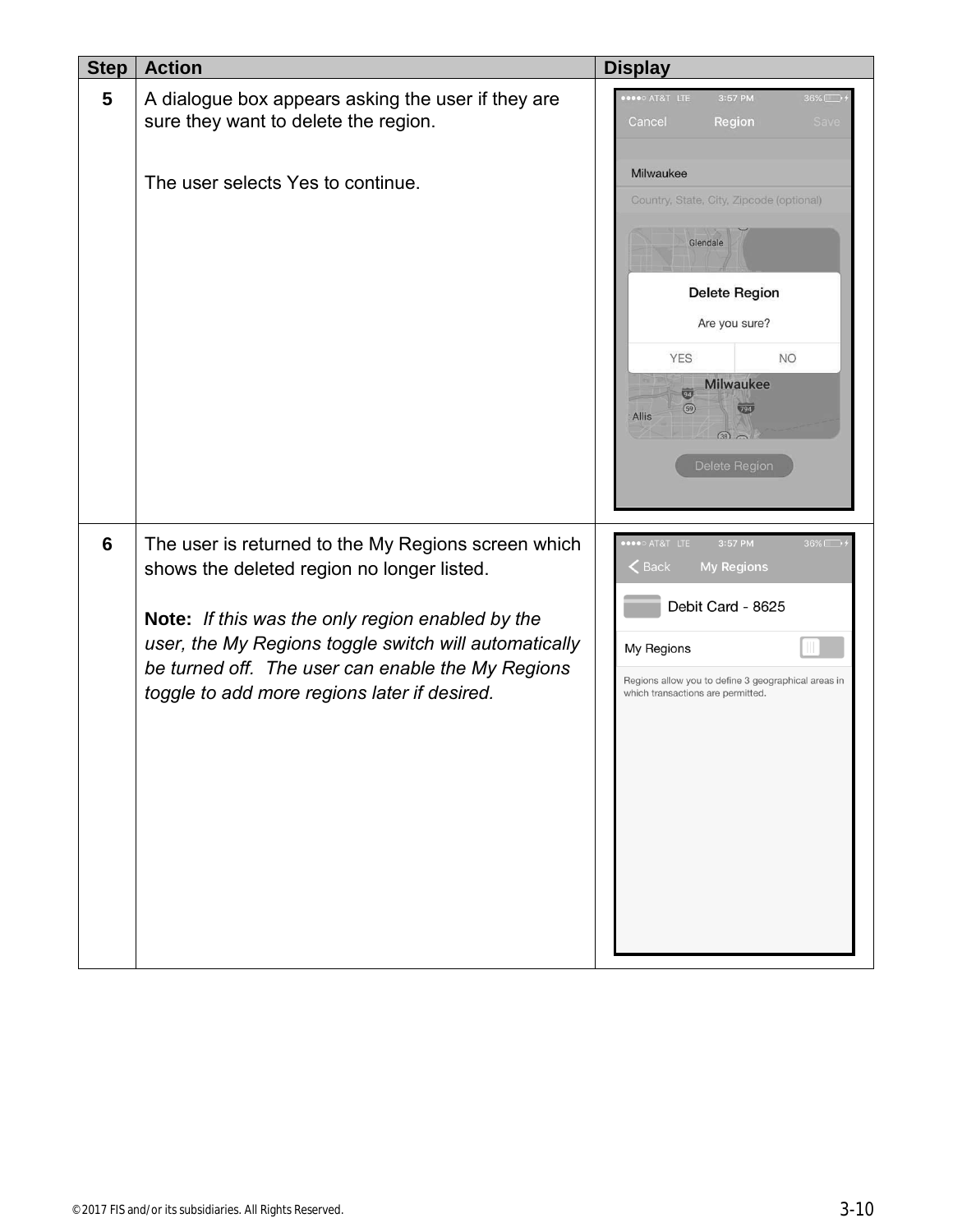### **TOPIC 3: TRANSACTION TYPE CONTROLS**

Through Transaction Types users can customize what kind of transactions can be made on their cards.

To utilize Transaction Type Controls, follow these steps:

| <b>Step</b>    | ╯<br><b>Action</b>                                                                                                                                                                                                                                                                                                                                                                                                                                                                                                                                                                                                                              | <b>Display</b>                                                                                                                                                                                                      |                                                                                             |                           |
|----------------|-------------------------------------------------------------------------------------------------------------------------------------------------------------------------------------------------------------------------------------------------------------------------------------------------------------------------------------------------------------------------------------------------------------------------------------------------------------------------------------------------------------------------------------------------------------------------------------------------------------------------------------------------|---------------------------------------------------------------------------------------------------------------------------------------------------------------------------------------------------------------------|---------------------------------------------------------------------------------------------|---------------------------|
| 1              | From the card's Details screen the user will select<br><b>Transaction Types.</b>                                                                                                                                                                                                                                                                                                                                                                                                                                                                                                                                                                | <b>**** AT&amp;T LTE</b><br>$\zeta$ Back<br>Enable card for use<br>Remove card<br><b>PREFERENCES</b><br><b>Location Controls</b><br><b>Transaction Types</b><br>Merchant Types<br><b>Threshold Amount</b>           | 12:23 PM<br><b>Details</b><br>Debit Card - 1282<br>When enabled, can be used for purchases. | Off ><br>On $>$<br>On $>$ |
| $\overline{2}$ | The Transaction Types screen appears. On this<br>screen, below the card information, the user has the<br>following options.<br><b>Enable Transaction Types (Toggle Switch):</b><br>Allows the user to enable transaction type<br>transaction management on the card.<br><b>Transaction Types: Various toggle switches</b><br>provide a list of transaction types that can be<br>enabled or disabled for use on the card.<br>Disabling any of the options will cause the card to<br>decline if it is used for that type of transaction.<br>Note: By disabling the Enable Transaction Type<br>toggle, all transaction type controls are disabled. | <b></b> AT&T LTE<br><b>Back</b><br><b>Enable Transaction Types</b><br>Allow selected transaction types.<br><b>TRANSACTION TYPE</b><br>In-Store<br>eCommerce<br>Mail/Phone Order<br>Auto Pay<br><b>ATM</b><br>Others | 12:25 PM<br><b>Transaction Types</b><br>Debit Card - 1282                                   | $51\%$                    |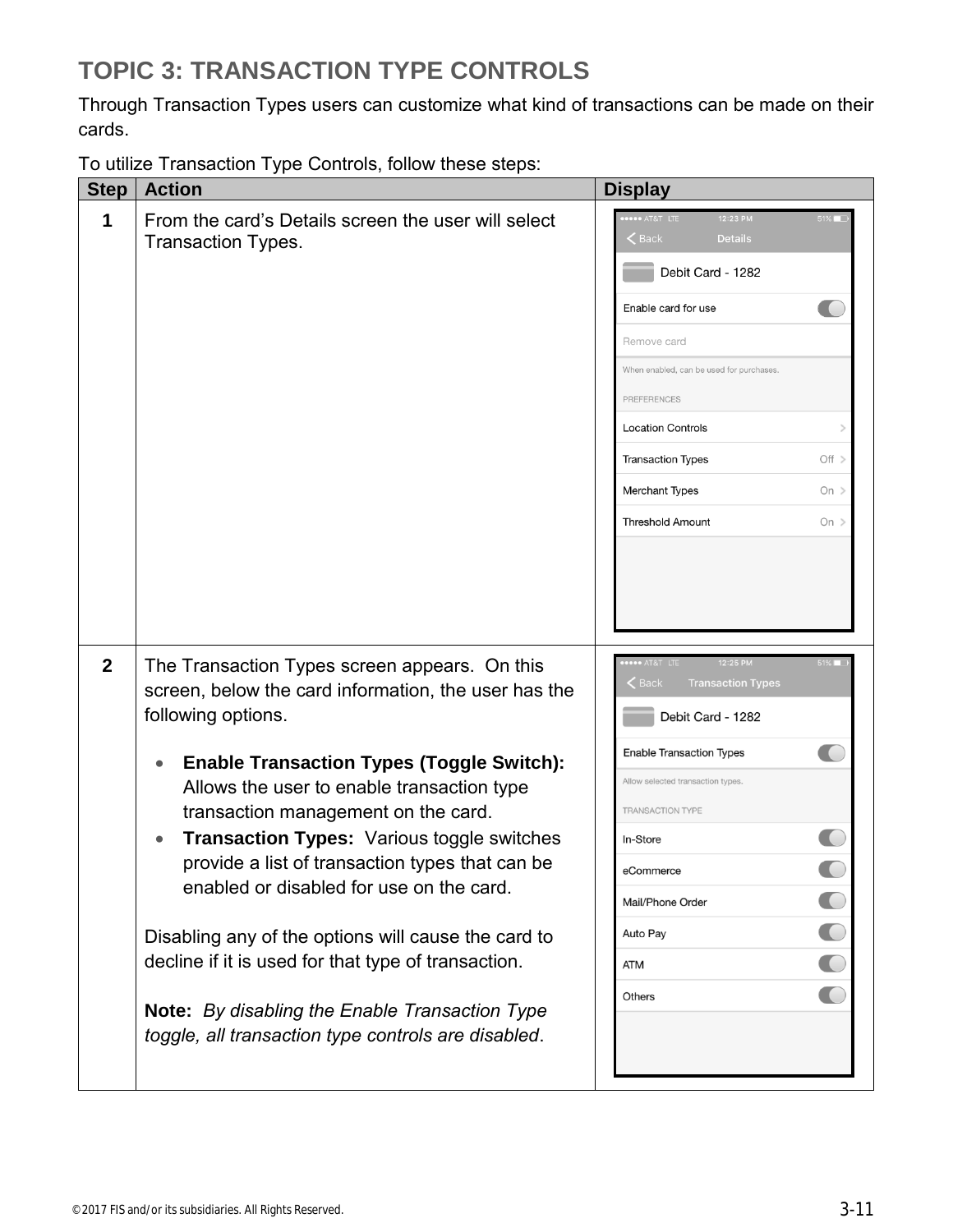## **TOPIC 4: MERCHANT TYPE CONTROLS**

Through Transaction Types users can control the types of merchants where their cards can be used.

To utilize Merchant Type Controls, follow these steps:

| <b>Step</b>    | <b>Action</b>                                                                                                                                                                                                 |  | <b>Display</b>                            |                                                        |        |
|----------------|---------------------------------------------------------------------------------------------------------------------------------------------------------------------------------------------------------------|--|-------------------------------------------|--------------------------------------------------------|--------|
| 1              | From the card's Details screen the user will select<br>Merchant Types.                                                                                                                                        |  |                                           | 12:23 PM<br><b>Details</b><br>Debit Card - 1282        | 51%    |
|                |                                                                                                                                                                                                               |  |                                           | Enable card for use                                    |        |
|                |                                                                                                                                                                                                               |  | Remove card                               |                                                        |        |
|                |                                                                                                                                                                                                               |  |                                           | When enabled, can be used for purchases.               |        |
|                |                                                                                                                                                                                                               |  | PREFERENCES                               |                                                        |        |
|                |                                                                                                                                                                                                               |  | <b>Location Controls</b>                  |                                                        |        |
|                |                                                                                                                                                                                                               |  | <b>Transaction Types</b>                  |                                                        | Off >  |
|                |                                                                                                                                                                                                               |  | Merchant Types                            |                                                        | On $>$ |
|                |                                                                                                                                                                                                               |  | <b>Threshold Amount</b>                   |                                                        | On $>$ |
| $\overline{2}$ | The Merchant Types screen appears. On this<br>screen, below the card information, the user has the<br>following options.                                                                                      |  | **** AT&T LTE<br>$\epsilon$ Back          | 12:25 PM<br><b>Merchant Types</b><br>Debit Card - 1282 | $51\%$ |
| $\bullet$      | <b>Enable Merchant Types (Toggle Switch):</b>                                                                                                                                                                 |  | Enable Merchant Types                     |                                                        |        |
|                | Allows the user to enable merchant type                                                                                                                                                                       |  |                                           | Allow selected merchant categories.                    |        |
|                | transaction management on the card.<br>Merchant Types: Various toggle switches<br>provide a list of merchant types that can be<br>enabled or disabled for use on the card.                                    |  | MERCHANT TYPE<br><b>Department Stores</b> |                                                        |        |
|                |                                                                                                                                                                                                               |  | Entertainment                             |                                                        |        |
|                |                                                                                                                                                                                                               |  | <b>Gas Station</b>                        |                                                        |        |
|                |                                                                                                                                                                                                               |  | Groceries                                 |                                                        |        |
|                | Disabling any of the options will cause the card to<br>decline if it is used for that type of transaction.<br>Note: By disabling the Enable Merchant Type<br>toggle, all merchant type controls are disabled. |  | Household                                 |                                                        |        |
|                |                                                                                                                                                                                                               |  | Personal Care                             |                                                        |        |
|                |                                                                                                                                                                                                               |  | Restaurants                               |                                                        |        |
|                |                                                                                                                                                                                                               |  | Travel                                    |                                                        |        |
|                |                                                                                                                                                                                                               |  |                                           |                                                        |        |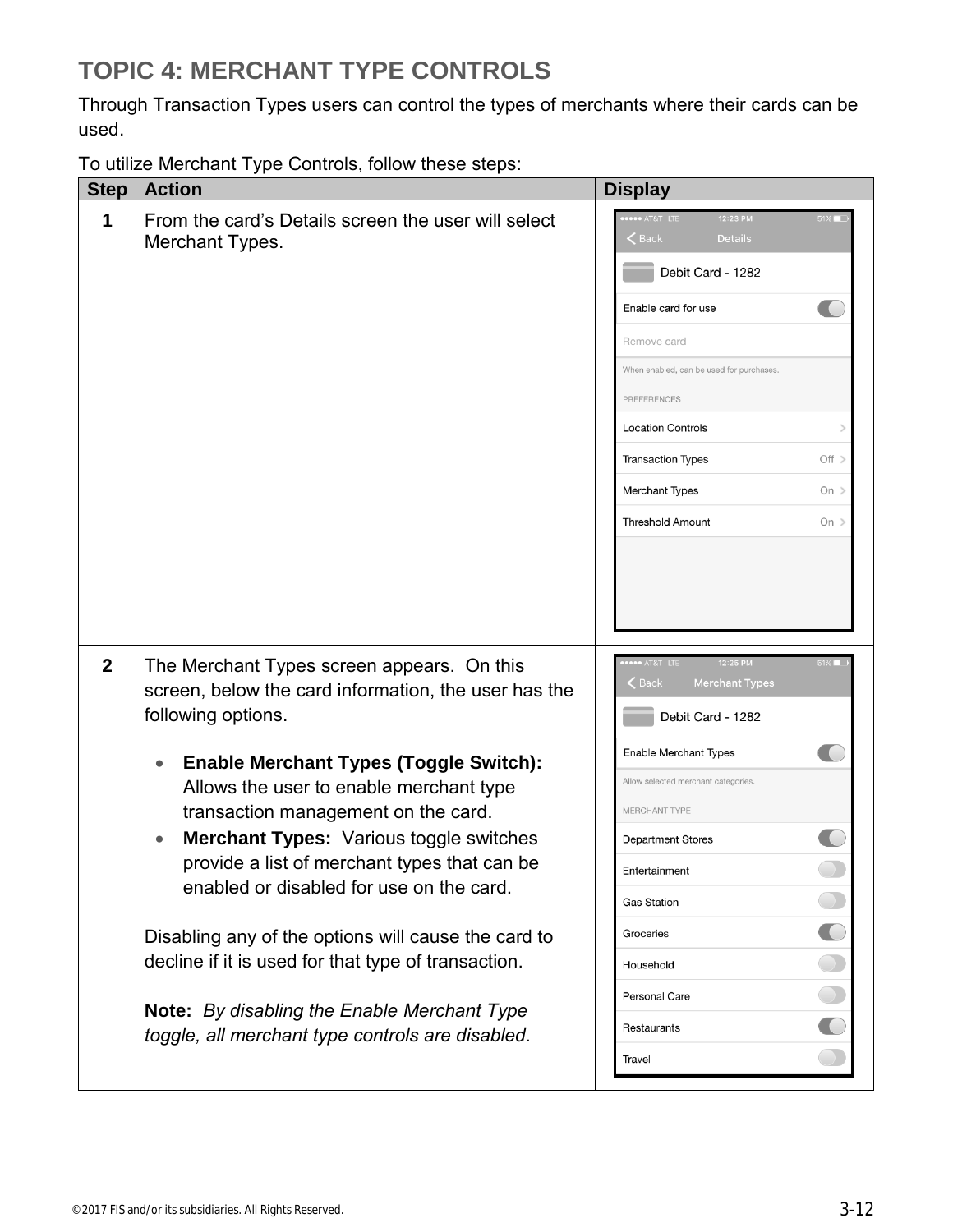## **TOPIC 5: THRESHOLD AMOUNT CONTROLS**

Through Threshold Amount users can customize the limit for transactions made on their cards.

| <b>Step</b>  | <b>Action</b>                                                                                                                                                                                                                                                                                                                                         | <b>Display</b>                                                                                                                                                                                                                                                                                                                                                                                                                                              |
|--------------|-------------------------------------------------------------------------------------------------------------------------------------------------------------------------------------------------------------------------------------------------------------------------------------------------------------------------------------------------------|-------------------------------------------------------------------------------------------------------------------------------------------------------------------------------------------------------------------------------------------------------------------------------------------------------------------------------------------------------------------------------------------------------------------------------------------------------------|
| 1            | From the card's Details screen the user will select<br><b>Threshold Amount.</b>                                                                                                                                                                                                                                                                       | $\overline{\bullet} \bullet \overline{\circ} \circ \overline{\bullet}$ at at $\overline{\phantom{a}}$ lite<br>11:25 AM<br>$32\%$<br>$\mathsf{\langle}$ Back<br><b>Details</b><br>Debit Card - 8625<br>Enable card for use<br>Remove card<br>When enabled, can be used for purchases.<br><b>PREFERENCES</b><br><b>Location Controls</b><br>$\mathcal{P}$<br><b>Transaction Types</b><br>Off ><br>Merchant Types<br>Off ><br><b>Threshold Amount</b><br>Off > |
| $\mathbf{2}$ | The Threshold Amount screen appears. On this<br>screen, below the card information, the user has the<br>following options.<br><b>Threshold Amount (Toggle Switch): Allows</b><br>$\bullet$<br>the user to enable threshold amount transaction<br>management on the card.<br>To add a threshold amount, the user will switch the<br>toggle to enabled. | $32\%$<br>•••○○ AT&T LTE<br>11:25 AM<br>Threshold A<br>Cancel<br>Apply<br>Debit Card - 8625<br><b>Threshold Amount</b><br>Set a monetary threshold for purchases.<br>Transactions that exceed the threshold are<br>declined.                                                                                                                                                                                                                                |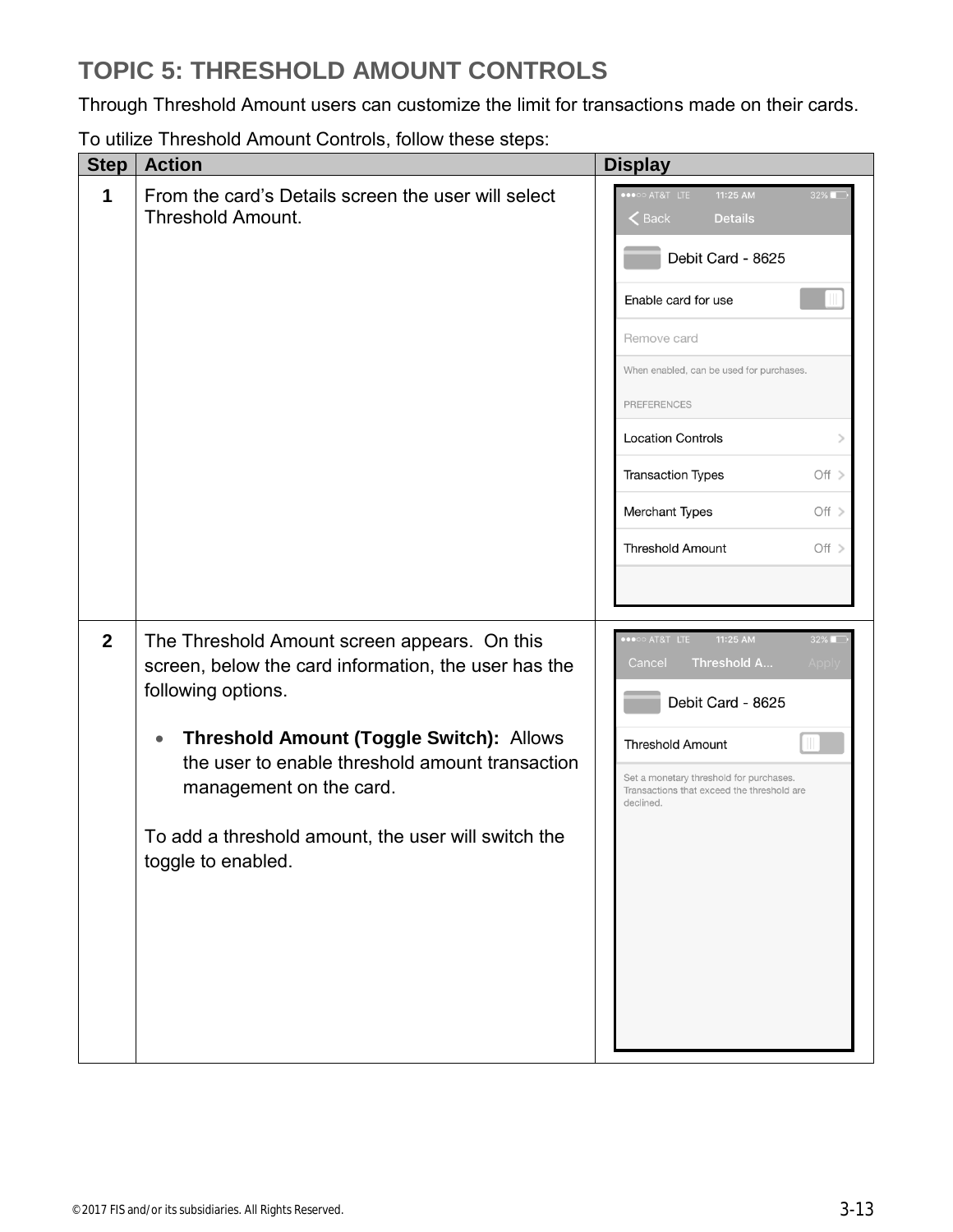| <b>Step</b>  | <b>Action</b>                                                                                     | <b>Display</b>                                                                                     |                                                                                       |                |  |
|--------------|---------------------------------------------------------------------------------------------------|----------------------------------------------------------------------------------------------------|---------------------------------------------------------------------------------------|----------------|--|
| $\mathbf{3}$ | A keyboard appears. The user enters the threshold<br>amount in dollars and cents.                 | $\bullet \circ \circ$ at&t life<br>Threshold A<br>Cancel                                           | 32%<br>Apply                                                                          |                |  |
|              |                                                                                                   | Debit Card - 8625                                                                                  |                                                                                       |                |  |
|              |                                                                                                   | <b>Threshold Amount</b>                                                                            |                                                                                       |                |  |
|              |                                                                                                   |                                                                                                    |                                                                                       | \$0.00         |  |
|              |                                                                                                   | declined.                                                                                          | Set a monetary threshold for purchases.<br>Transactions that exceed the threshold are |                |  |
|              |                                                                                                   |                                                                                                    |                                                                                       | Done           |  |
|              |                                                                                                   | 1                                                                                                  | 2<br>ABC                                                                              | 3<br>DEF       |  |
|              |                                                                                                   | 4<br>GHI                                                                                           | 5<br>JKL                                                                              | 6<br>MNO       |  |
|              |                                                                                                   | 7<br>PQRS                                                                                          | 8<br>TUV                                                                              | 9<br>WXYZ      |  |
|              |                                                                                                   |                                                                                                    | 0                                                                                     | $\circledcirc$ |  |
| 4            | After entering the amount, the user will select Apply<br>in the upper right corner of the screen. | AT&T LTE<br>Cancel                                                                                 | 1:01 PM<br>Threshold A                                                                | 86%<br>Apply   |  |
|              |                                                                                                   |                                                                                                    | Debit Card - 8625                                                                     |                |  |
|              |                                                                                                   | Threshold Amount                                                                                   |                                                                                       |                |  |
|              |                                                                                                   |                                                                                                    |                                                                                       | \$600.06       |  |
|              |                                                                                                   | Set a monetary threshold for purchases.<br>Transactions that exceed the threshold are<br>declined. |                                                                                       |                |  |
|              |                                                                                                   |                                                                                                    |                                                                                       | Done           |  |
|              |                                                                                                   | 1                                                                                                  | $\overline{2}$<br>${\sf ABC}$                                                         | 3<br>DEF       |  |
|              |                                                                                                   | 4<br>GHI                                                                                           | 5<br>JKL                                                                              | 6<br>MNO       |  |
|              |                                                                                                   | 7<br>PQRS                                                                                          | 8<br>TUV                                                                              | 9<br>WXYZ      |  |
|              |                                                                                                   |                                                                                                    | 0                                                                                     | $\odot$        |  |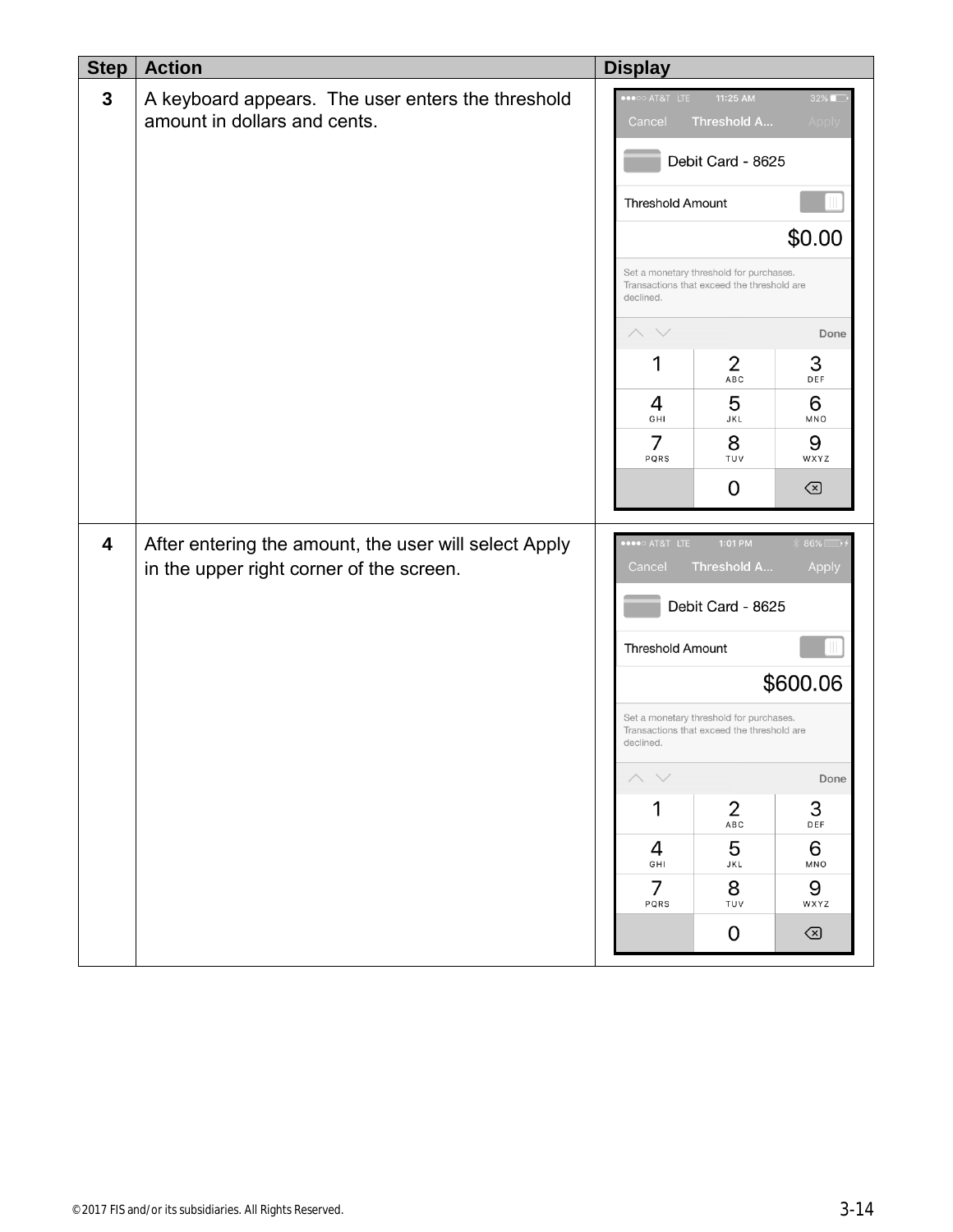| <b>Action</b>                                                                                                     | <b>Display</b>                                                                                                                                                                                                                                                                                                                                                                                     |
|-------------------------------------------------------------------------------------------------------------------|----------------------------------------------------------------------------------------------------------------------------------------------------------------------------------------------------------------------------------------------------------------------------------------------------------------------------------------------------------------------------------------------------|
| This returns the user to the Details screen where<br>they can see that the Threshold Amount is listed as<br>"on". | $\bullet \bullet \circ \circ$ at $\bullet$ at $\bullet$ life<br>1:02 PM<br>86%<br>$\leq$ Back<br><b>Details</b><br>Debit Card - 8625<br>Enable card for use<br>Remove card<br>When enabled, can be used for purchases.<br><b>PREFERENCES</b><br><b>Location Controls</b><br>$\mathcal{P}$<br>Off $>$<br><b>Transaction Types</b><br>Off $>$<br>Merchant Types<br><b>Threshold Amount</b><br>On $>$ |
|                                                                                                                   |                                                                                                                                                                                                                                                                                                                                                                                                    |
|                                                                                                                   |                                                                                                                                                                                                                                                                                                                                                                                                    |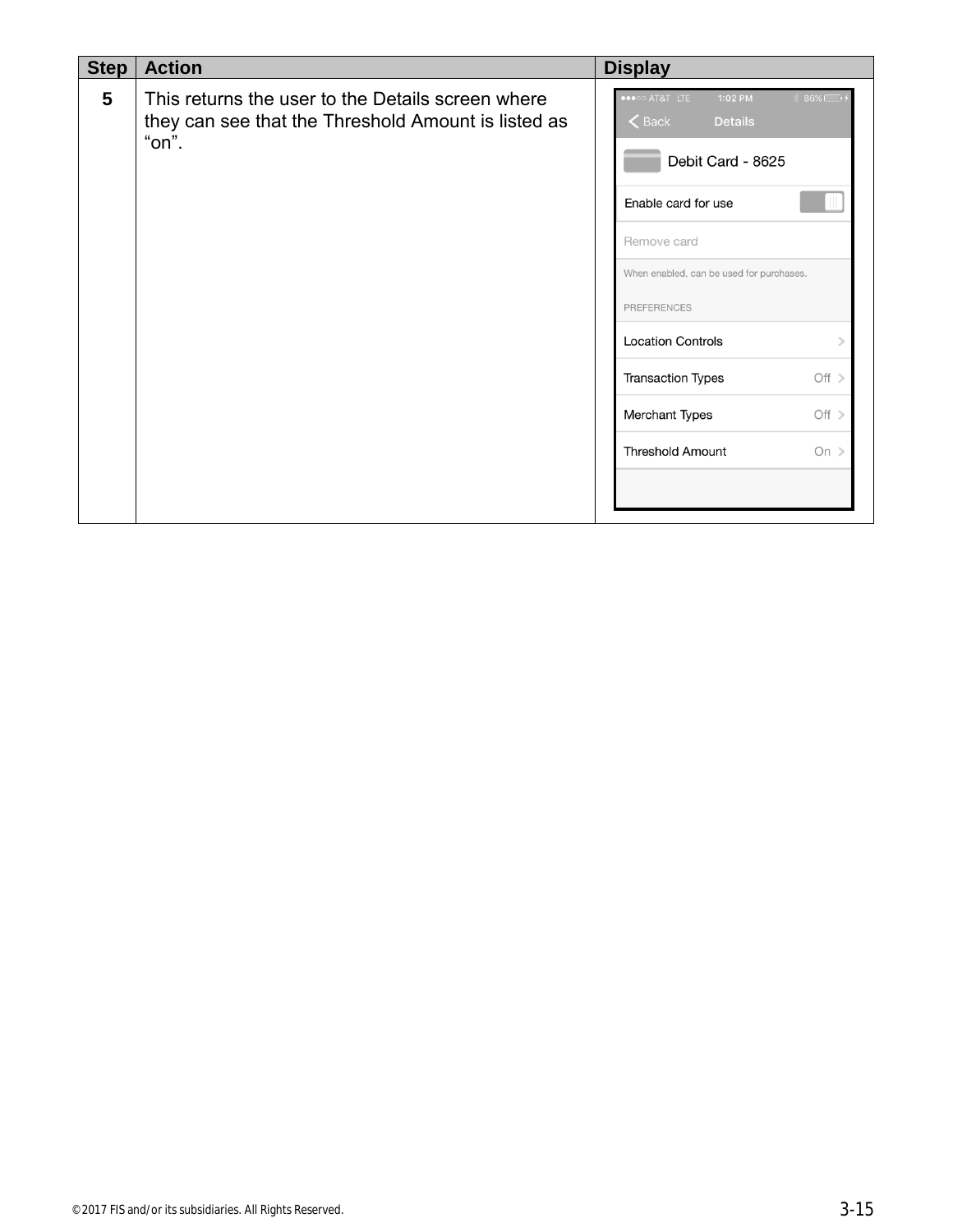#### **TOPIC 6: DISABLING AND REMOVING CARDS**

To remove a card from Card Controls, use the following steps:

| <b>Step</b>  | <b>Action</b>                                                                                                                   | <b>Display</b>                                                                                                                                                                                                                                                                                                                               |
|--------------|---------------------------------------------------------------------------------------------------------------------------------|----------------------------------------------------------------------------------------------------------------------------------------------------------------------------------------------------------------------------------------------------------------------------------------------------------------------------------------------|
| 1            | From the card's Details screen the user will select<br>Remove Card.                                                             | O AT&T LTE<br>11:25 AM<br>32%<br>$\leq$ Back<br><b>Details</b><br>Debit Card - 8625<br>Enable card for use<br>Remove card<br>When enabled, can be used for purchases.<br><b>PREFERENCES</b><br><b>Location Controls</b><br>$\mathcal{P}$<br><b>Transaction Types</b><br>Off ><br>Merchant Types<br>Off ><br><b>Threshold Amount</b><br>Off > |
| $\mathbf{2}$ | A dialogue box appears asking the user if they are<br>sure they want to remove their card.<br>The user selects Yes to continue. | AT&T LTE<br>1:37 PM<br>87%<br>$\zeta$ Back<br><b>Details</b><br>Debit Card - 8625<br>Enable card for use<br>Remove card<br><b>Remove Card</b><br>Are you sure? All card controls will<br>be removed from your card.<br><b>YES</b><br><b>NO</b><br>٦r.<br>Merchant Types<br>Off ><br><b>Threshold Amount</b><br>On $\geq$                     |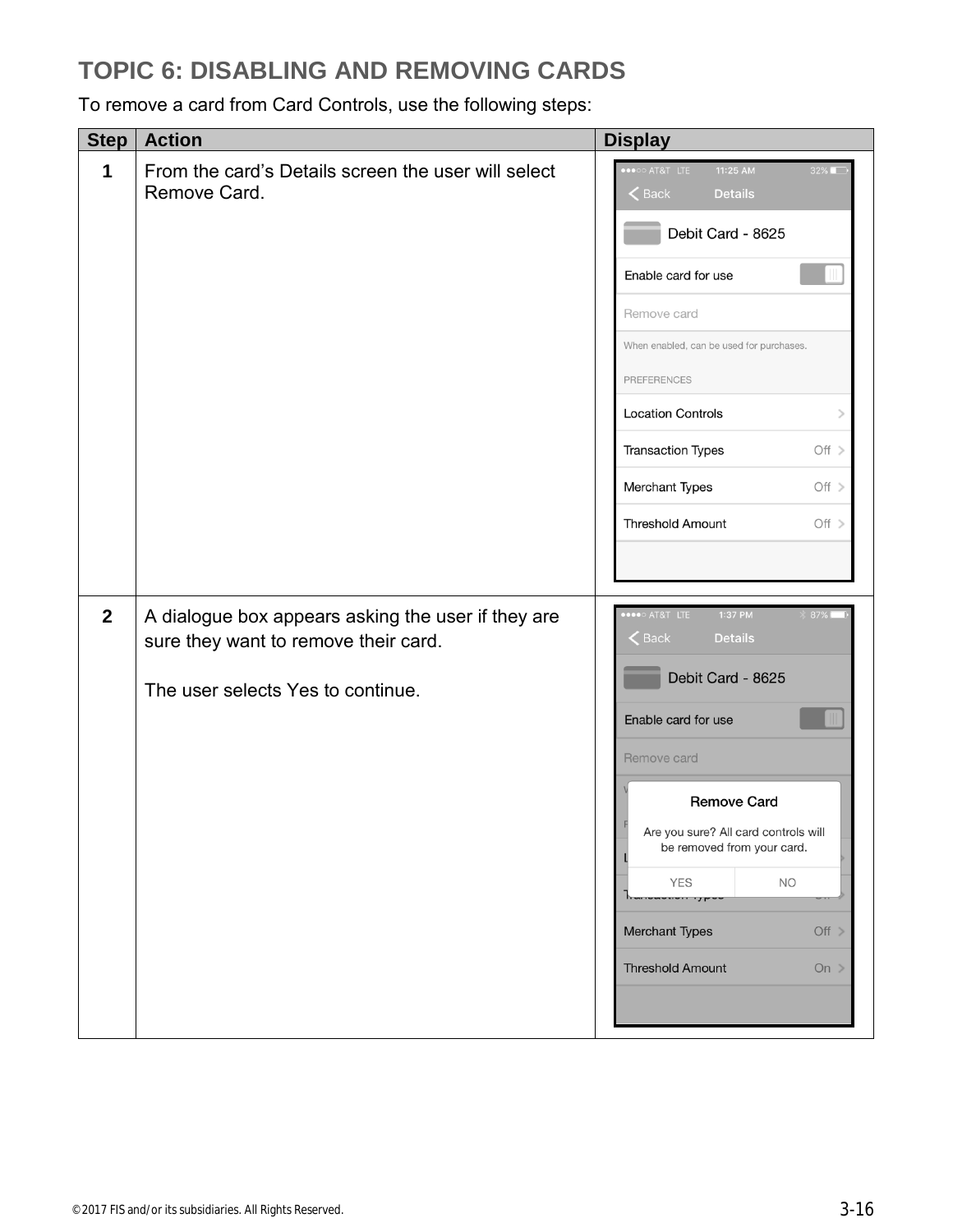| <b>Step</b>  | <b>Action</b>                                                                                                                    | <b>Display</b>                                                                                  |
|--------------|----------------------------------------------------------------------------------------------------------------------------------|-------------------------------------------------------------------------------------------------|
| $\mathbf{3}$ | The user is returned to the Card Controls screen,<br>where they can see that the card they were removing<br>is no longer listed. | •••○○ AT&T LTE<br>87%<br>1:37 PM<br><b>Card Controls</b><br>$\zeta$ More<br>Add<br><b>CARDS</b> |
|              |                                                                                                                                  | Debit Card - 1059<br>On $>$                                                                     |
|              |                                                                                                                                  | Debit Card - 7296<br>On $>$                                                                     |
|              |                                                                                                                                  |                                                                                                 |
|              |                                                                                                                                  |                                                                                                 |
|              |                                                                                                                                  |                                                                                                 |
|              |                                                                                                                                  |                                                                                                 |
|              |                                                                                                                                  |                                                                                                 |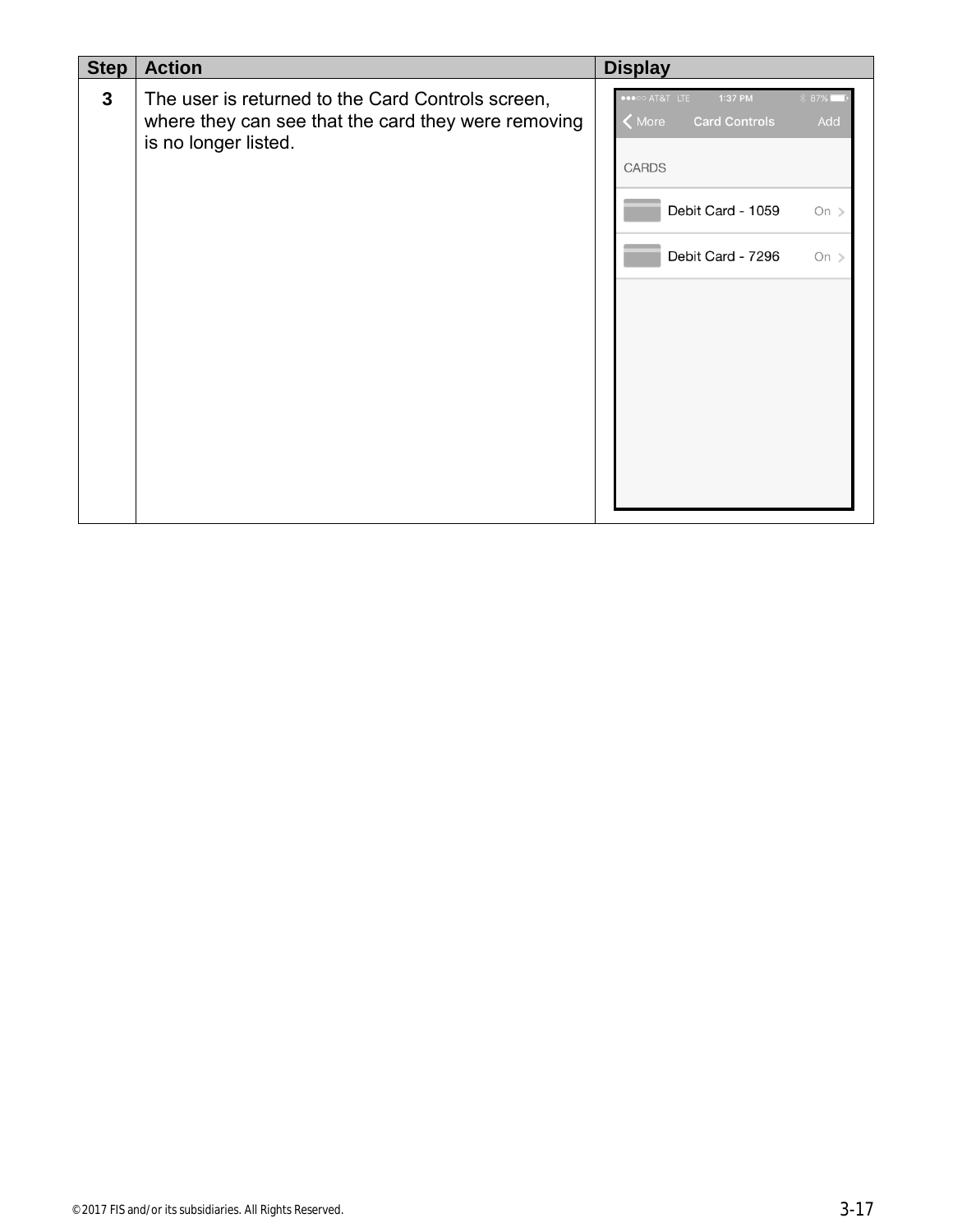# **TOPIC 7: CARD CONTROL ALERTS**

If push notifications were enabled by your institution, users can customize what Card Control alerts to receive within their Mobile Banking application.

To view and work with alerts, use the following steps:

| <b>Step</b>      | <b>Action</b>                                                                                            | <b>Display</b>                                                                                                                                                                                                                                                                                                                                                                                                                                                                                                                                                                                                                              |
|------------------|----------------------------------------------------------------------------------------------------------|---------------------------------------------------------------------------------------------------------------------------------------------------------------------------------------------------------------------------------------------------------------------------------------------------------------------------------------------------------------------------------------------------------------------------------------------------------------------------------------------------------------------------------------------------------------------------------------------------------------------------------------------|
| 1                | The user will begin by accessing the More menu<br>within the task bar in the Mobile Banking application. | Verizon LTE<br>7:58 AM<br>$70*100*$<br>$\frac{III}{1}$<br>Sign Off<br>Banking that keeps<br>up with you.<br>840 Reg DD Test<br>CHECKING - O'EMERGENCY *4410<br>$$111,090.15$ Available Balance<br>$\mathcal{P}$<br>CONSUMER CD #Pound# *31-2<br>\$62,265.31<br>$\rightarrow$<br>Current Balance<br>CONSUMER CD *Asterisk* *31-3<br>\$731,781.02<br>$\rightarrow$<br>Current Balance<br>CONSUMER CD @at@ *31-4<br>\$24,392.70<br>$\mathcal{P}$<br><b>Current Balance</b><br>CRYSTAL DEPCAT M *0574<br>\$314.39<br>$\rightarrow$<br>Available Balance<br>$\circledcirc$<br>C<br>⊜<br>G s<br>$^{+}$<br>Locations<br>Recent<br>More<br>Accounts |
| $\boldsymbol{2}$ | The more screen appears.                                                                                 | 11:19 AM<br>lo Service <i>च</i><br>87%L<br>Sign Off<br>More                                                                                                                                                                                                                                                                                                                                                                                                                                                                                                                                                                                 |
|                  | The user selects Alerts to continue.                                                                     | Payees<br>三の<br><b>Card Controls</b><br>Alerts<br>Settings<br>O.<br>Help<br>About<br>ú.<br>$\circledcirc$<br>e<br>G<br>⊤<br>Recent<br>Locations<br>Accounts<br>More                                                                                                                                                                                                                                                                                                                                                                                                                                                                         |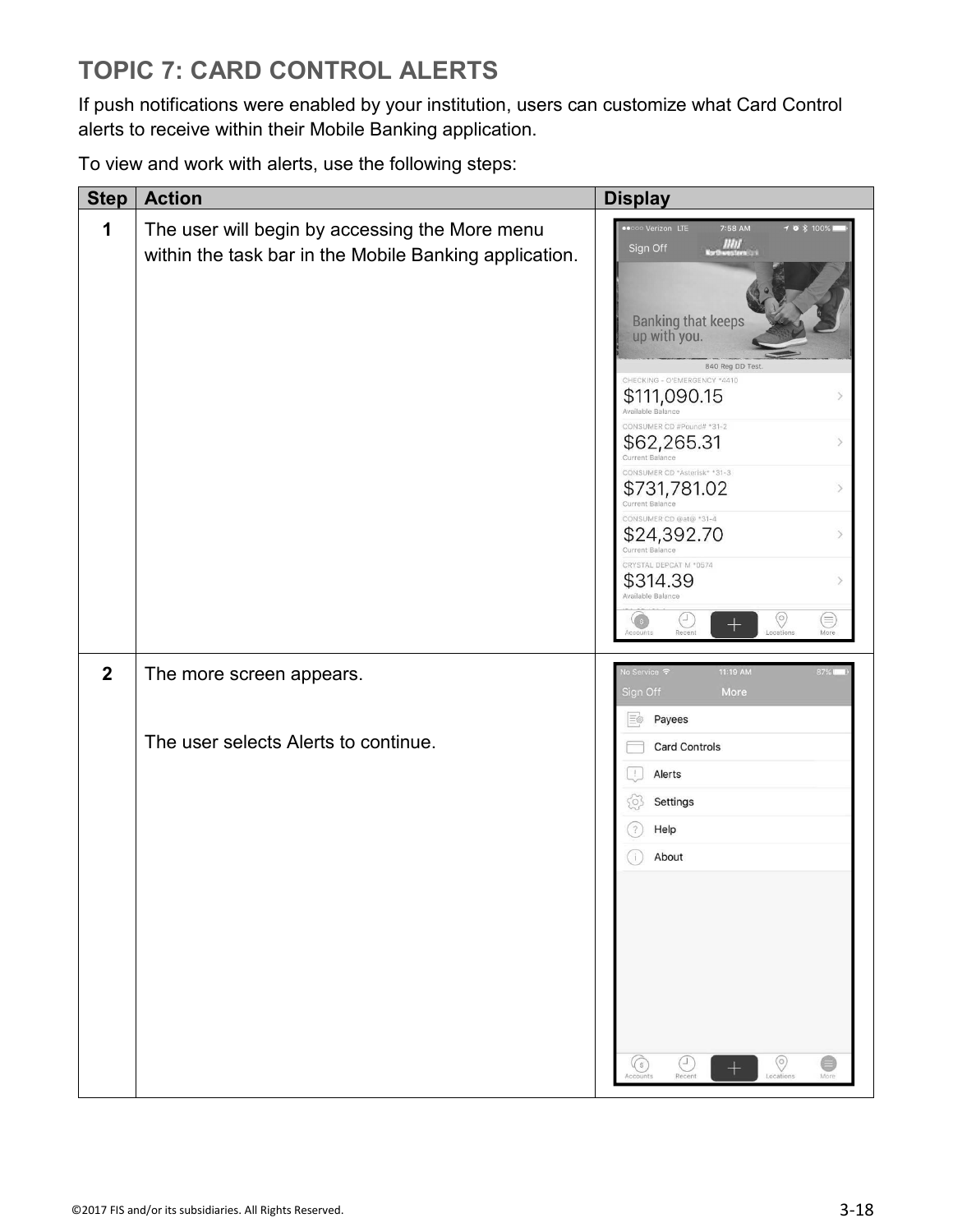| <b>Step</b>             | <b>Action</b>                                                        | <b>Display</b>                                                                                                                        |                                                 |                               |
|-------------------------|----------------------------------------------------------------------|---------------------------------------------------------------------------------------------------------------------------------------|-------------------------------------------------|-------------------------------|
| $\mathbf{3}$            | The Alerts screen appears.                                           | •••○○ AT&T LTE<br>K More                                                                                                              | 12:08 PM<br>Alerts                              | $31\%$                        |
|                         | Users selects Cards to continue.                                     | Cards                                                                                                                                 |                                                 | $\left\langle \right\rangle$  |
| $\overline{\mathbf{4}}$ | A list of cards that have been added to the Card                     | $\widehat{\mathbb{G}}$<br>$\overline{\mathbb{Q}}$<br>Accounts<br>Recent<br>$\bullet \bullet \circ \circ$ at $\bullet \bullet \bullet$ | $\circledcirc$<br>$^+$<br>Locations<br>12:08 PM | €<br>More<br>$31\%$           |
|                         | Controls feature appears.                                            | $\leq$ Back<br>CARDS                                                                                                                  | Alerts                                          |                               |
|                         | The user will select a card to maintain the alerts for<br>that card. | Debit Card - 8625<br>Debit Card - 1059<br>Debit Card - 7296                                                                           |                                                 | $\,$<br>$\,$<br>$\,$          |
|                         |                                                                      | υ<br>(€)<br>Recent<br>Accounts                                                                                                        | $\circledcirc$<br>Locations                     | $\boldsymbol{\Theta}$<br>More |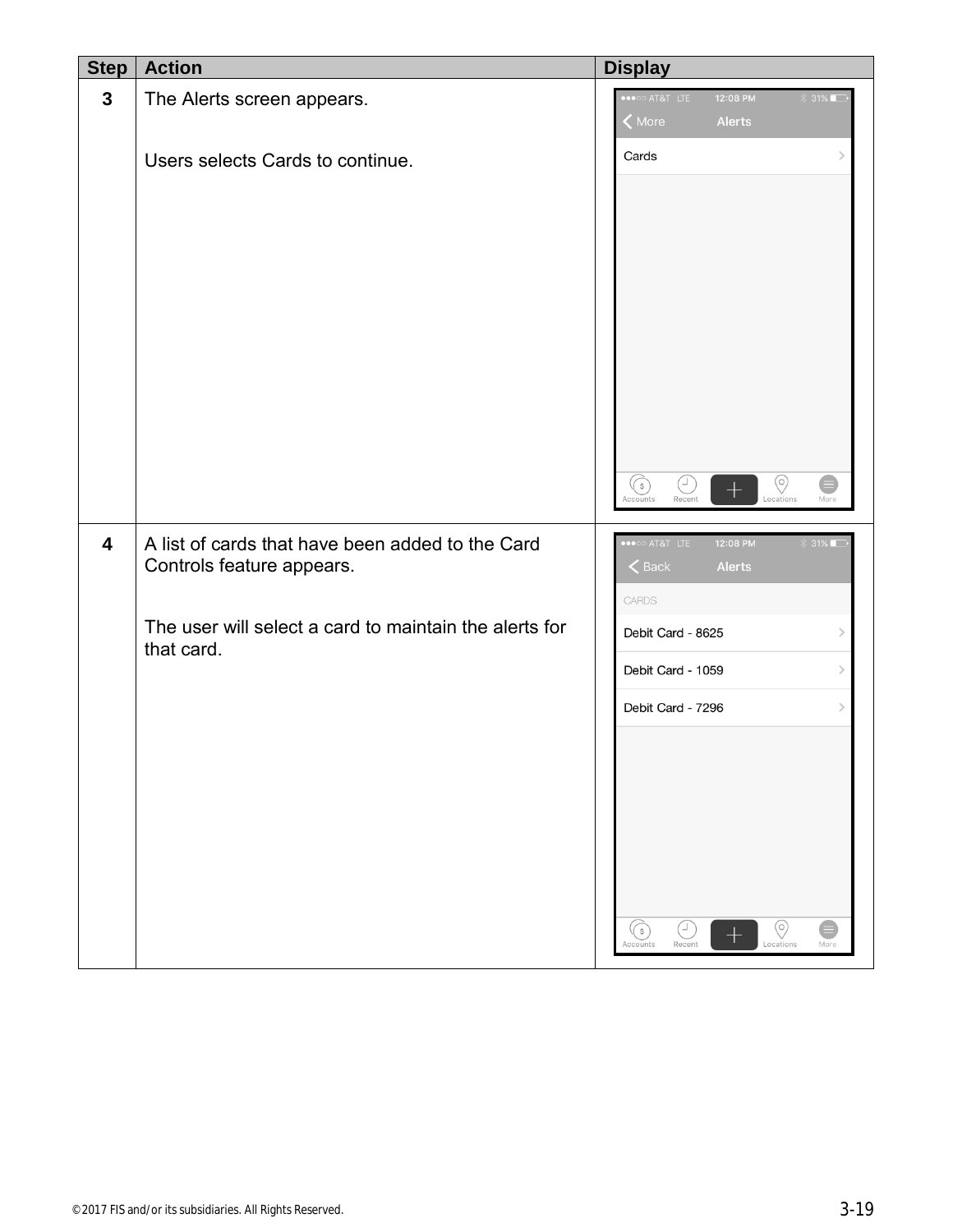| <b>Step</b> | <b>Action</b>                                                                              | <b>Display</b>                |                                                        |        |
|-------------|--------------------------------------------------------------------------------------------|-------------------------------|--------------------------------------------------------|--------|
| 5           | The user is brought to a screen indicating which<br>transactions are enabled for the card. | AT&T LTE<br>$\zeta$ Back      | 12:08 PM<br><b>Alerts</b>                              | 31%    |
|             |                                                                                            | Alerts                        | All Transactions >                                     |        |
|             | By default, All Transactions are enabled.                                                  |                               | You are currently receiving all card alerts available. |        |
|             | The user can modify this by selecting the All<br>Transactions option.                      |                               |                                                        |        |
|             |                                                                                            | (\$່<br>Recent<br>ccounts     | $(\circ)$<br>Locations                                 | More   |
| 6           | A screen appears with the following options:                                               | ••○○ AT&T LTE<br>$\zeta$ Back | 12:08 PM<br><b>Alerts</b>                              | $31\%$ |
|             | <b>None</b>                                                                                | None                          |                                                        |        |
|             | <b>All Transactions</b>                                                                    | All Transactions              |                                                        |        |
|             | <b>Custom</b>                                                                              | Custom                        |                                                        |        |
|             | A blue checkmark indicates which option is selected.                                       |                               |                                                        |        |
|             | Users can disable Card Control alerts for the card by<br>selecting none.                   |                               |                                                        |        |
|             | Users can select Custom to view customized alert<br>options.                               |                               |                                                        |        |
|             |                                                                                            | (\$່<br>Recent<br>Accounts    | (o)<br>┭<br>Locations                                  | More   |